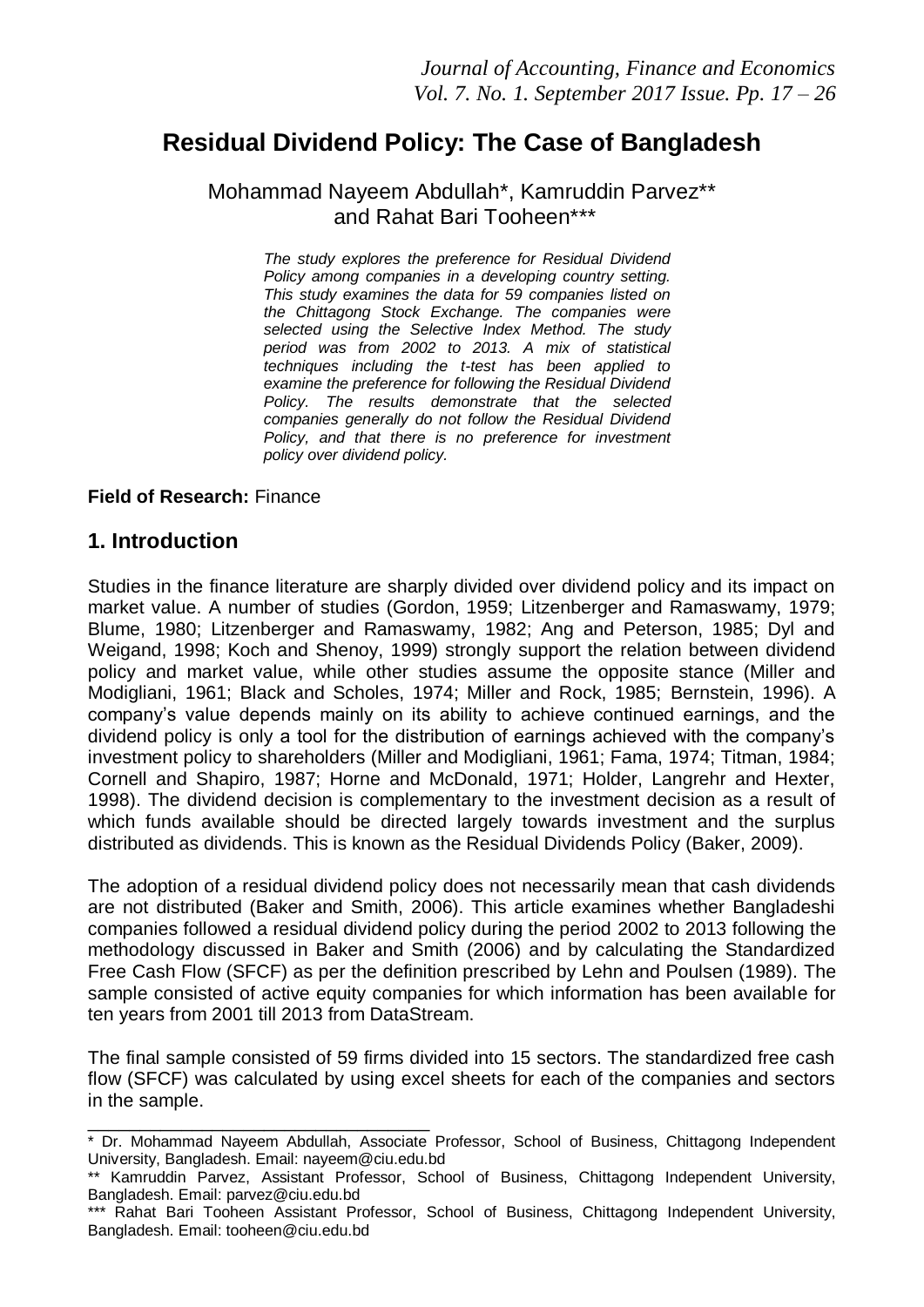Thereafter, the means and standard deviation for the market in general and for each sector were calculated. This was followed by running t-test through SPSS.

The scientific literature has devoted a relatively limited coverage on residual dividend policy. On the one hand, the existence and execution of the residual dividend policy appears to facilitate the provision of an additional stream of revenue which benefits all the corporate stakeholders through a distribution of financial risks and benefits. On the other hand, the literature does not exhibit a uniform consensus about the utility of the residual dividend policy, but there is an acknowledgement that it introduces an additional level of uncertainly in what is already a highly complex and interconnected system.

If there are surplus funds after exhausting all opportunities for investment, then the company will consider paying dividends, but if there are no surplus funds then no dividend will be distributed (Baker, 2009). A number of questions come to the fore in this respect according to (Baker and Smith, 2006) such as:

- Is there a pure residual dividend policy?
- What happens if there are no funds on hand after exhausting investment opportunities over a long period?
- Will a company stop distributing dividends?
- Will the management seek to issue new equities if it is found that the cash available is not sufficient for investment opportunities?
- To what extent?
- What impact will this then have on the finance decision?

This study focuses on exploring whether or not Bangladeshi companies followed a residual dividend policy during the period 2002 to 2013 following the approach as discussed by Baker and Smith (2006). The methodology applied for calculating the Standardized Free Cash Flow (SFCF) is according to the definition stated by Lehn and Poulsen (1989) as the mean and standard deviation for standardized free cash flow for the companies that follow a residual dividends policy should be close to zero. The study sample consisted of the active equity companies in Taka available for twelve years from 2002 till 2013. The sample companies stood at 59 out of 60 companies divided into 15 sectors. The results showed that the companies in general do not follow the residual dividend policy. This result provides the evidence that companies in Bangladesh do not prefer investment policy to dividend policy. This result provides further evidence of the non-validity of Miller and Modigliani (1961).

The paper is organized as follows: Section 1 deals with Introduction and Section 2 focuses on Literature Review. Section 3 contains the Methodology and Model. The Findings are provided in Section 4 and Conclusion is in Section 5.

#### **2. Literature Review**

Researchers today have been unable to reach a general consensus on the impact of financial decisions and policies on the market value of the company, regardless of certain researchers having suggested the impact of dividends on the company. Other researchers attribute the impact on the firm to the investment policy. Fama (1974) tested for the presence of a relationship between the dividends decision and the investment decision and determined that the investment decision taken by the efficient market is separate from the dividend decision. Miller and Modigliani (1961) in their seminal study confirmed that the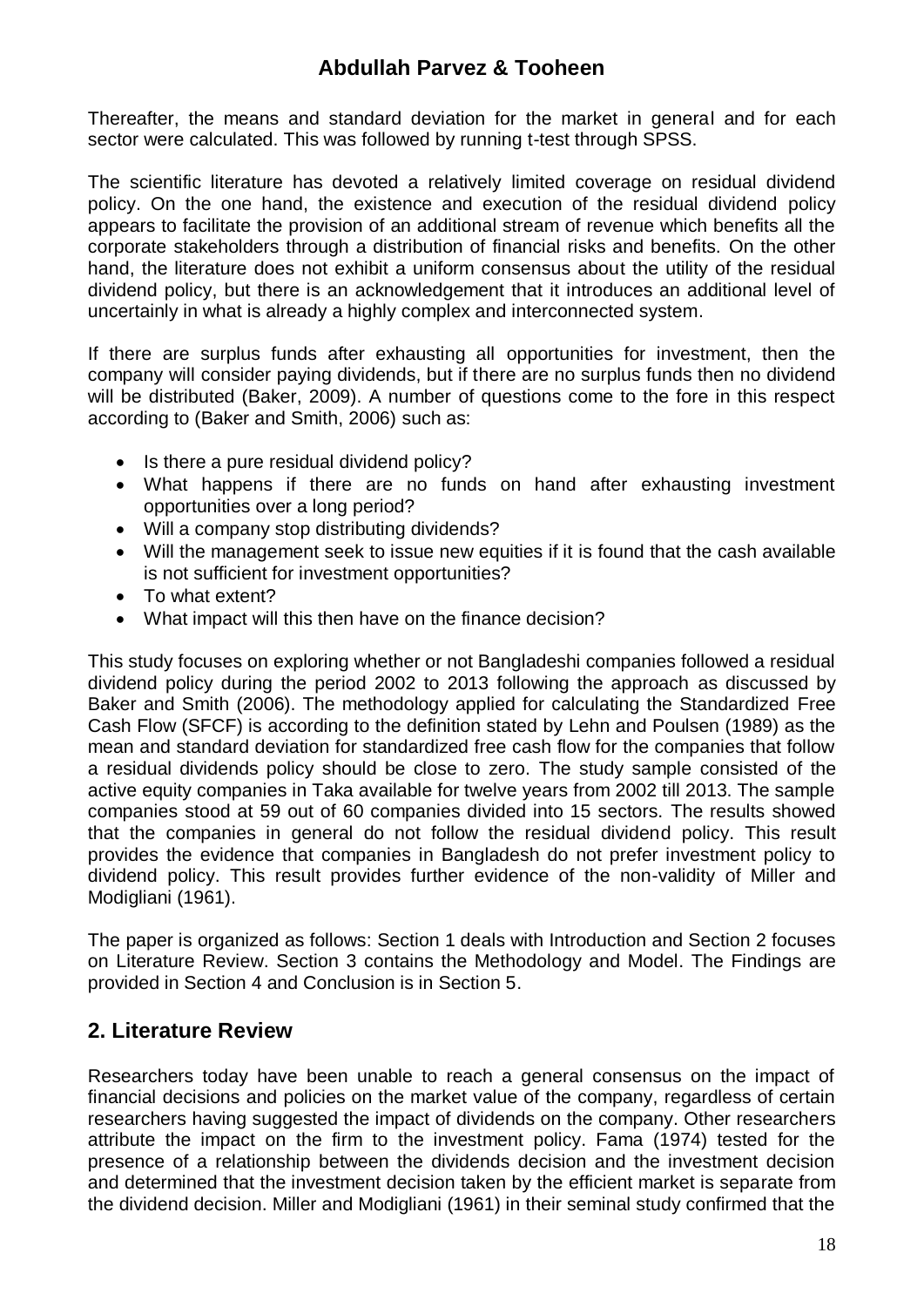dividend policy has no effect on the market value under the conditions and assumptions of the efficient market. The study reports the real influence on market value comes from the investment policy. Other researchers (Kalay and Loewenstein, 1986; Impson, 1997; Nissim and Ziv, 2001) argue that the dividend decision assumes a special importance since it is employed by management to convey information to the shareholders about their company status and the future expected earnings. These researchers also highlight that dividend policy and investment decisions are separate. Partington (1985) points to three types of dividend policy. Firstly, the residual dividend policy which denotes that cash dividends should be distributed after exhausting all investment opportunities. In other words, priority must be given to the investment decision in the allocation of funds available. The second is the independence of the dividend policy regardless of the investment and finance policies. The third type follows neither the residuals nor the independent dividend policy.

Loderer (1989) deals with the connection between investment, finance and dividend decisions, in which he discusses the idea of paying dividends in the case of corporate debts. The study examines this situation in the light of US companies by assessing two scenarios: first, do these companies seek to pay dividends and finance the required funds for investment and dividends; and second, do companies seek to raise the leverage target and pay for dividends using funds not required for investment. The study also asks if there is a pure residual dividend policy. The study tests the two scenarios and finds that there is no target for corporate dividends under the first scenario. For the second scenario, the study determined that financing and investment decisions cannot be separated since managers execute both decisions simultaneously. The results stress that investment decisions are simultaneously made with the dividend and financial decisions. This means that dividend considerations affect investment decisions, which denotes that managers are not only willing to incur transaction costs of raising outside funds to maintain a level of dividends, but also willing to forego otherwise beneficial investment projects.

Alli, Khan and Ramires (1993) tested the dividend payout ratio in connection with eight factors, namely issuance costs, pecking order, ownership dispersion, dividends stability, tax and agency cost effects, financial slack, cash flow quality and capital structure flexibility. The sample for the study consisted of 105 companies in the United States for the period 1985-1987. The paper established a significantly negative relationship between the dividend payout ratio and issuance costs and pecking order. This indicates that the companies which suffer from high issuance costs, risk and high level of expected capital expenditure and growth will pay low dividends. This supports the residual dividend theory in that the funds are prioritized for growth and capital expenditure. The study also found a significant positive relationship between the dividend payout ratio and capital structure flexibility. Brav et. al. (2005) conducted a survey to identify factors that monitor dividends and repurchases decisions in the US. The survey covered 384 financial executives in 256 public companies and 128 private companies. The public companies were divided into the following categories: 166 companies that paid dividends, 167 companies that have bought back their shares, and 77 companies that didn't pay dividends. The researchers also conducted separate interviews with 23 financial executives for inquiring about matters lacking clarity. The study finds two important results in the context of this article. First, the companies try to avoid reducing dividends, seeking to make them stable. In addition, the study finds that companies do not repurchase their shares before finalizing any investment decisions.

The relationship of the dividend puzzle (Baker, Powell and Veit, 2002) with investments can be stated to be fluid in nature since their interactions according to published literature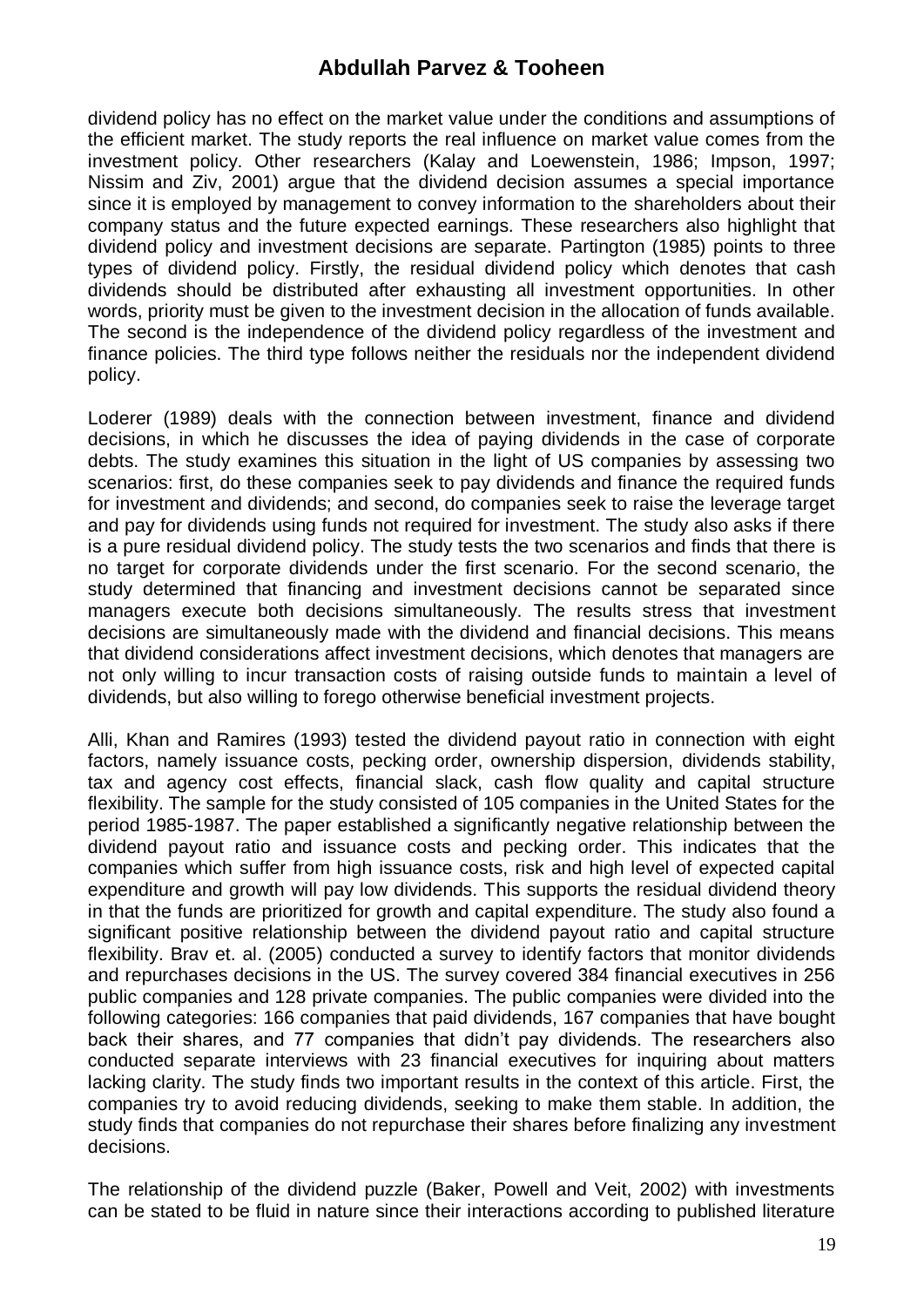is inconsistent. The view is shared by Blau and Fuller (2008) who state that the dividend policy of a firm affects the management's flexibility and how in turn dividend policy is influenced by the tradeoffs in flexibility perceived by the management. Dividend payments take funds out of the management's control and puts in the control of the investors (Blau and Fuller, 2008). This is where the concept of the Residual Dividend Policy (Smith and Baker, 2009) comes into play.

The underlying tenet of the Residual Dividend Policy is that the investment, dividend and financing policies should be interrelated even in the short run (Smith and Baker, 2009). Although one dividend policy is not applicable for all firms in general, managers can make a selection between two major dividend policies, namely the managed dividend policy and the residual dividend policy (Baker and Smith, 2006). A managed dividend policy allows management to attempt to achieve a specific pattern of dividend payments whereas with a residual dividend policy the management basically pays the amount remaining after the deduction of the capital expenditures from internal cash flows (Baker and Smith, 2006). Baker and Smith (2006) also state that as a third alternative, firms may chose to follow a modified version of the residual dividend policy, which combines the characteristics of a managed and residual dividend policy. The authors find no such study in Bangladesh that check the preference of Bangladeshi firms on whether they prefer invetment policy over dividend policy. This will lead to test the dividend irrevelenace theory in the residual dividend policy dimension.

## **3. The Methodology and Model**

The Mean, Standard Deviation of SFCF as well as the T-test to check the significance of the value will justify whether the company is following residual dividend policy or not. The establishment of this result was significantly facilitated by using the methodology applied by Baker and Smith (2006) by calculating the Standardized Free Cash Flow as per the Lehn and Poulsen (1989) definition, as the Mean and Standard Deviation for Standardized Free Cash Flow for the companies that follow a residual dividends policy are close to zero.

#### **3.1 Study Model**

The Standardized Free Cash Flow (SFCF) is calculated for all companies and sectors thereafter the study tests the hypotheses by t-Test on 95% confidence level to determine whether the market or any sector accepted or rejected the hypothesis.

#### **3.1.1 Reasons to Choose Standardized Free Cash Flow (SFCF)**

Free Cash Flow is a measure of the after-tax operational funds produced by the company, without taking into consideration the source of debt and equity financing that is available for distribution to the stakeholders. Free cash flow must be available for distribution to the stakeholders (Tham and Velez-Pareja, 2004). Jensen (1986) defines Free Cash Flow as the cash flow in excess of that required funding all projects that have positive net present value when discounted at the relevant cost of capital. Easterbrook (1984) and Jensen (1986) argue that agency cost exists in firms because managers may not always want to maximize shareholders' wealth due to the separation of ownership and control. The Residual Dividend Policy concept means that the company tends to direct all available funds to the investment opportunities available to it, and if there remains a surplus of funds after exhausting all opportunities there may be a chance for dividends, but if there are no extra funds, there will be no dividends for distribution (Lumby and Jones, 1999; Baker,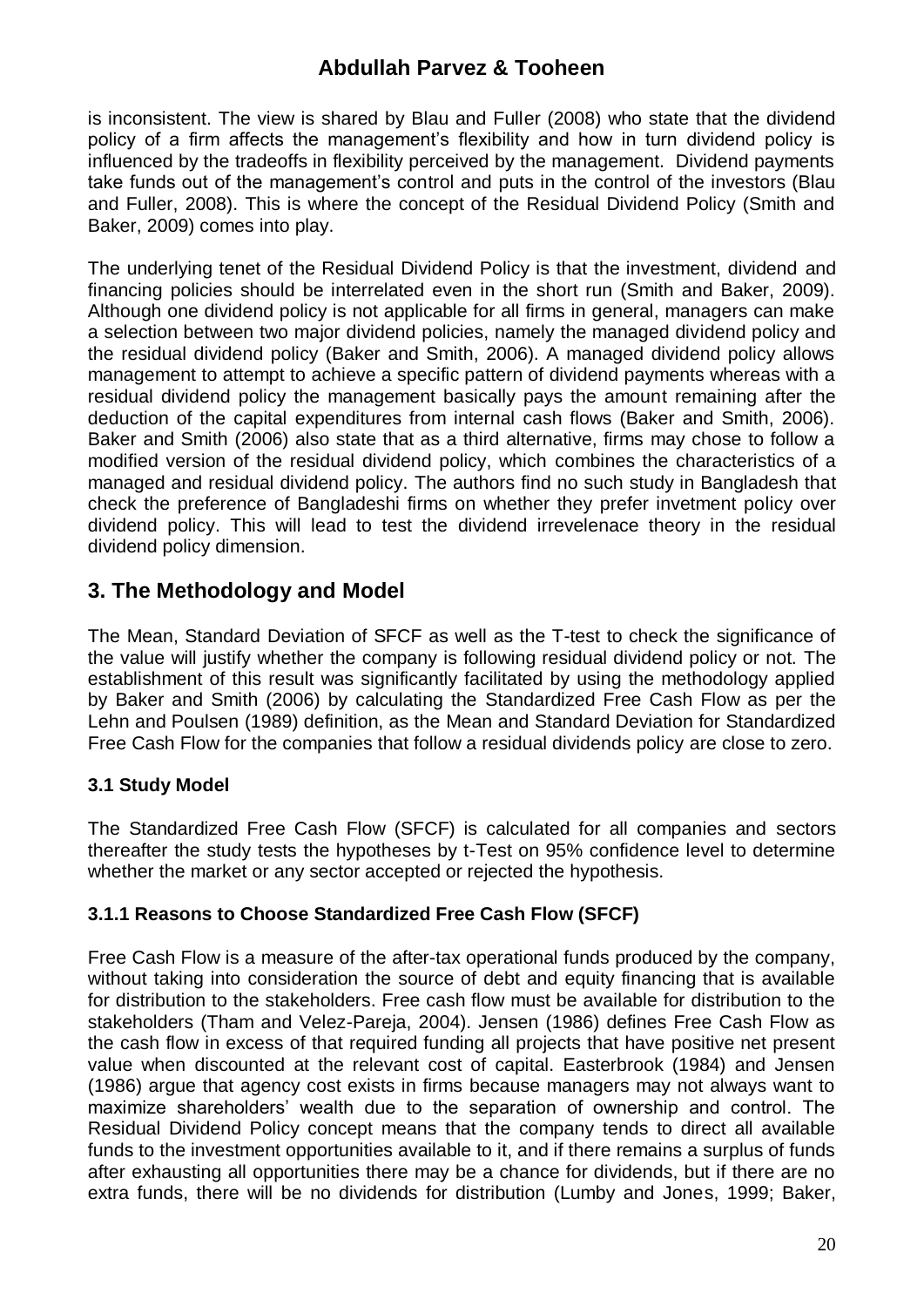2009). Based on the above concepts, the researcher agrees with Baker and Smith (2006) that low standardized free cash flow will be indicative of Residual Dividend Policy.

#### **3.2 Operational Definition**

The operational definition used by Lehn and Poulsen (1989) is adopted to determine the operational definition of the concept of standardized free cash flow (SFCF). It will be calculated according to the following steps for each one of the ten years:

The Undistributed cash flow  $=$  The operating profits before depreciation  $-$  income taxes  $$ gross interests – preferred stock cash dividends – stock cash dividends .

The Free cash flow = the undistributed cash flow - Capital expenditure. Standardized calculation of free cash flow = Free cash flow / market value of the company.

#### *Study Hypothesis*

The main hypothesis can be stated as follows: Companies listed in the Chittagong Stock Exchange follow the residual dividends policy.

#### **3.3 Data Collection and Description**

60 listed companies from various sectors were selected using the Selective Index Method. From the selected 60 companies, for a final sample of 59 companies listed in the CSE for the period 2002 to 2013, data were available for 650time points for SFCF variables out of 708 time points. The data pertaining to market value was obtained from the Chittagong Stock Exchange and all the data related to free cash flow were obtained from the cash flow statements of the various companies. Table 1 presents the sample size and available data (annual) from Data Stream for the period 2002-2013 broken down by economic sectors for 12 years.

| asio :: Dooonparo Dianono |           |            |  |  |  |  |
|---------------------------|-----------|------------|--|--|--|--|
| Sample                    | Available | Percentage |  |  |  |  |
| 132                       | 126       | 95.5%      |  |  |  |  |
| 12                        | 11        | 91.6%      |  |  |  |  |
| 24                        | 24        | 100%       |  |  |  |  |
| 12                        | 10        | 83.3%      |  |  |  |  |
| 48                        | 48        | 100%       |  |  |  |  |
| 24                        | 24        | 100%       |  |  |  |  |
| 72                        | 69        | 95.8%      |  |  |  |  |
| 60                        | 40        | 66.6%      |  |  |  |  |
| 108                       | 84        | 77.7%      |  |  |  |  |
| 24                        | 24        | 90.9%      |  |  |  |  |
| 84                        | 82        | 97.6%      |  |  |  |  |
| 36                        | 36        | 100%       |  |  |  |  |
| 48                        | 48        | 100%       |  |  |  |  |
| 24                        | 24        | 100%       |  |  |  |  |
| 708                       | 650       | 91.8%      |  |  |  |  |
|                           |           |            |  |  |  |  |

#### **Table 1: Descriptive Statistics**

This table presents a descriptive statistical analysis (mean, standard error of mean, median, standard deviation, variance, range, minimum, maximum and sum) of the SFCF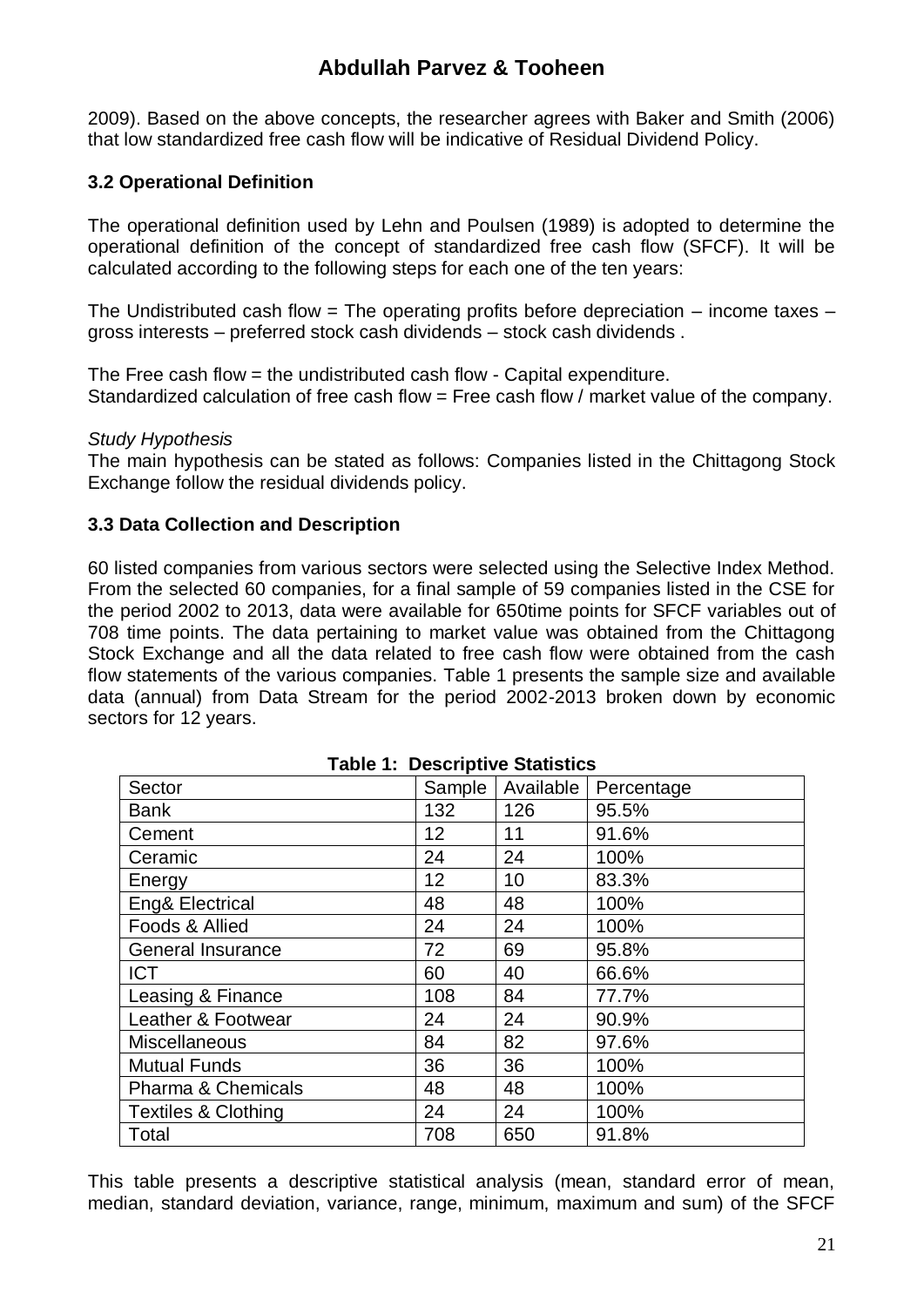mean for the total market and each sector for the sample of 59 Bangladeshi companies for time periods 2002 to 2013.

**Table 2: SFCF for Market and Sectors**

|  |  | 4. The Findings |
|--|--|-----------------|
|--|--|-----------------|

|                                | Obser  | Mean(SFC  | Standard  |            |           |  |  |
|--------------------------------|--------|-----------|-----------|------------|-----------|--|--|
| Group                          | vation | F)        | Deviation | Minimum    | Maximum   |  |  |
| Bank                           | 126    | 62600000  | 132000000 | -88000000  | 996000000 |  |  |
| Cement                         | 11     | 8076789   | 16900000  | -7354553   | 55800000  |  |  |
| Ceramic                        | 24     | $-265648$ | 1985122   | -6206670   | 3476043   |  |  |
| Energy                         | 10     | 4443557   | 6816182   | -2303507   | 19800000  |  |  |
| Eng & Electrical               | 48     | 537034    | 1644041   | -5502142   | 5535076   |  |  |
| Foods & Allied                 | 24     | 1950195   | 3333216   | -4863058   | 9142170   |  |  |
| General Insurance              | 69     | 892800    | 2075799   | -2710277   | 9233112   |  |  |
| <b>ICT</b>                     | 40     | 798371    | 3727014   | -6238671   | 13600000  |  |  |
| Leasing & Finance              | 84     | $-711051$ | 39400000  | -132000000 | 225000000 |  |  |
| Leather & Footwear             | 24     | 951053    | 1723168   | -3093879   | 5483801   |  |  |
| <b>Miscellaneous</b>           | 82     | 3525055   | 22100000  | -20100000  | 177000000 |  |  |
| <b>Mutual Funds</b>            | 36     | 431354    | 577028    | $-63919$   | 3033113   |  |  |
| <b>Pharma &amp; Chemicals</b>  | 48     | -2252093  | 13800000  | -93600000  | 4178974   |  |  |
| <b>Textiles &amp; Clothing</b> | 24     | -2574493  | 11000000  | -35900000  | 9992601   |  |  |
| Overall                        | 650    | 12700000  | 65000000  | -132000000 | 996000000 |  |  |

There are a total of 650 observations across 14 sectors. The highest number of 126 observations from is observed from the banking sector and the least number of 10 observations from the energy sector. The banking sector has got the highest SFCF whereas the pharmaceutical and chemical sector got the lowest SFCF.

This table shows the calculations of standardized free cash flow (SFCF) by economic sector for each of the years from 2002-2013 for the sample of 59 Bangladeshi companies. The SFCF calculations are based on Lehn and Poulsen (1989). The SFCF is calculated according to the following steps:

The Undistributed Cash Flow = The operating profits before depreciation – income taxes – gross interests – preferred stock cash dividends – stock cash dividends.

The Free Cash Flow = the undistributed cash flow - capital expenditure. Standardized calculation of free cash flow = Free cash flow / market value of the company.

The null hypothesis states that the Bangladeshi companies follow the residual dividend policy, while the alternative hypothesis states that Bangladeshi companies do not follow the residual dividend policy. The companies tend to follow the residual dividend policy if the mean and standard deviation of Standardized Free Cash Flow (SFCF), calculated according to the Lehn and Poulsen (1989) model, is equal to zero during the study period. Therefore, the hypothesis can be expressed in a statistical format as follows:

Ho2:  $\mu$ k = 0 Ha2:  $\mu$ k  $\neq$  0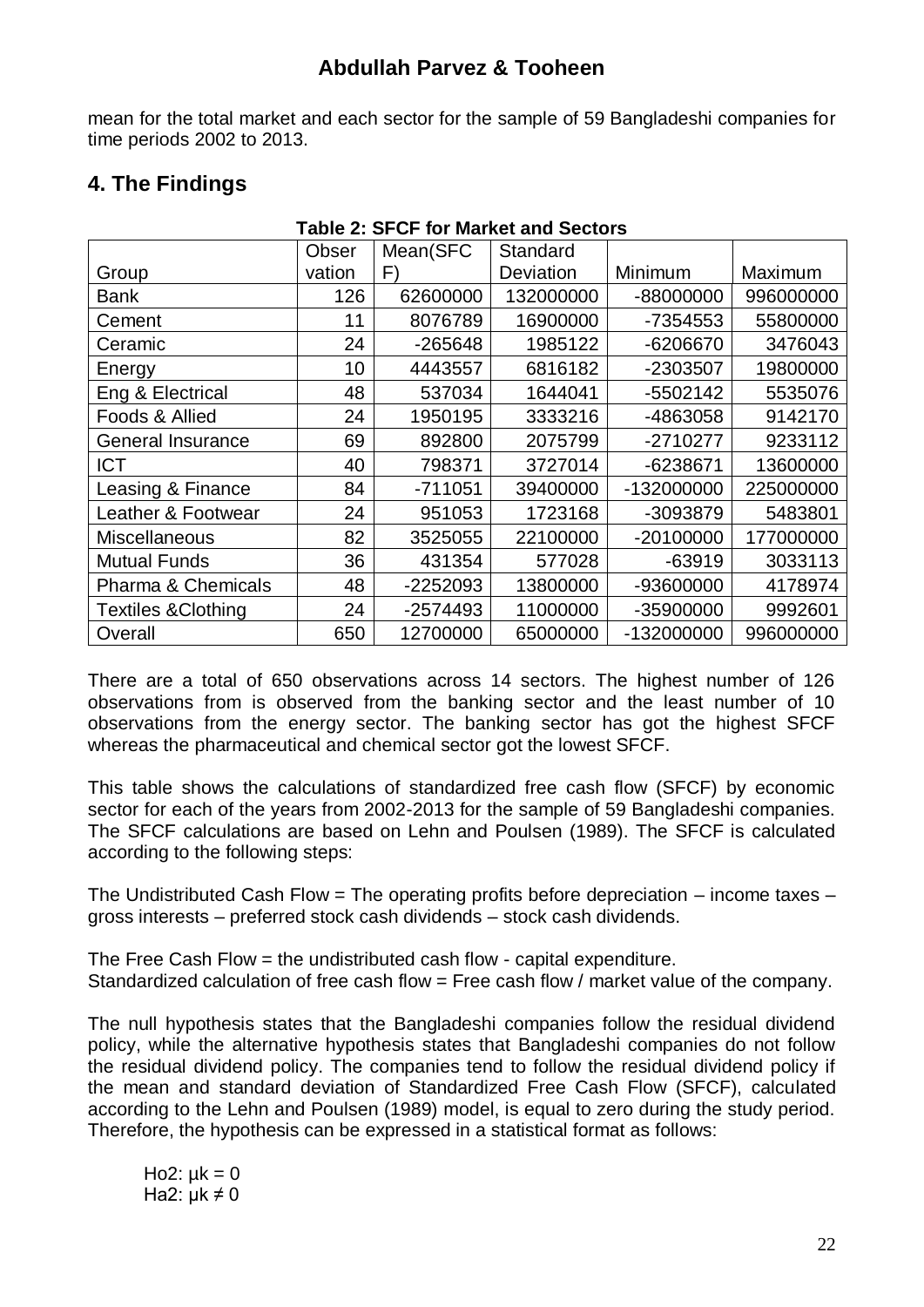Where: µk represents the mean of the Standardized Free Cash Flow (SFCF) during the study period.

The SFCF has been calculated by using Microsoft Excel for companies in the sample at the level of the market in general and at the level of each sector in particular. The SFCF is summarized in Table 2 which provides a descriptive statistical analysis of the SFCF mean for the market and sectors, showing that the mean value is not equal to zero. Therefore, it may be concluded that companies in Bangladesh do not follow the residual dividend policy in general and for most sectors. In addition, it has been observed that sectors such as Cement, Leasing, Pharmaceutical & Chemicals, and Textiles & Clothing SFCF values are negative in large magnitude, while the values for the remaining other sectors are positive in large magnitude. Therefore in general it can be stated that CSE companies do not follow the residual dividend policy.

|                               | Test value=0 |         |           |              |                   |  |
|-------------------------------|--------------|---------|-----------|--------------|-------------------|--|
|                               |              | Degree  | Mean      | Standard     |                   |  |
|                               |              | οf      |           | deviation    |                   |  |
| Sector                        | t-statistics | freedom |           |              | P-Value(2-tailed) |  |
| Bank                          | 5.338        | 125     | 62600000  | $1.32e + 08$ | 0.000             |  |
| Cement                        | 1.58         | 10      | 8076789   | $1.69e + 07$ | 0.143             |  |
| Ceramic                       | $-0.65$      | 23      | -265648   | 1985122      | 0.518             |  |
| Energy                        | 2.06         | 9       | 4443557   | 6816182      | 0.069             |  |
| Eng & Electrical              | 2.26         | 47      | 537034    | 1644041      | 0.028             |  |
| Foods & Allied                | 2.86         | 23      | 1950195   | 3333216      | 0.008             |  |
| <b>General Insurance</b>      | 3.57         | 68      | 892800    | 2075799      | 0.000             |  |
| <b>ICT</b>                    | 1.35         | 39      | 798371    | 3727014      | 0.183             |  |
| Leasing & Finance             | $-0.17$      | 83      | $-711051$ | $3.94e+07$   | 0.869             |  |
| Leather & Footwear            | 2.70         | 23      | 951053    | 1723168      | 0.012             |  |
| <b>Miscellaneous</b>          | 1.45         | 81      | 3525055   | $2.21e+07$   | 0.151             |  |
| <b>Mutual Funds</b>           | 4.49         | 35      | 431354    | 577028.3     | 0.000             |  |
| <b>Pharma &amp; Chemicals</b> | $-1.13$      | 47      | -2252093  | $1.38e + 07$ | 0.264             |  |
| <b>Textiles&amp; Clothing</b> | $-1.14$      | 23      | -2574493  | $1.10e + 07$ | 0.265             |  |
| Overall                       | 4.99         | 649     | 12700000  | $6.50e+07$   | 0.000             |  |

**Table 3: Calculated t for the Mean of SFCF for the Total Market and each Sector**

The above mentioned table shows the calculated t for the mean of SFCF for the total market and each sector. t test for the SFCF is based on annual data sample from Data Stream consisting of 59 Bangladeshi companies from 2002 to 2013.The P-value for the overall market is significant meaning that the alternative hypothesis is accepted which clarifies that Bangladeshi companies do not follow the residual dividend policy in general. But when t-tests are conducted separately by economic sector, it shows interesting results. It is observed that for the Bank, Energy, Engineering, Food, General Insurance, Leather, and Mutual Fund sectors P-values are below 0.05 meaning that the null hypothesis is rejected, so companies from this sector follow the residual dividend policy.

On the other hand, in the Cement, Ceramic, ICT, Leasing, Miscellaneous, Pharmaceutical and Chemicals, and Textiles sector, P-values are greater than 0.05 meaning that the null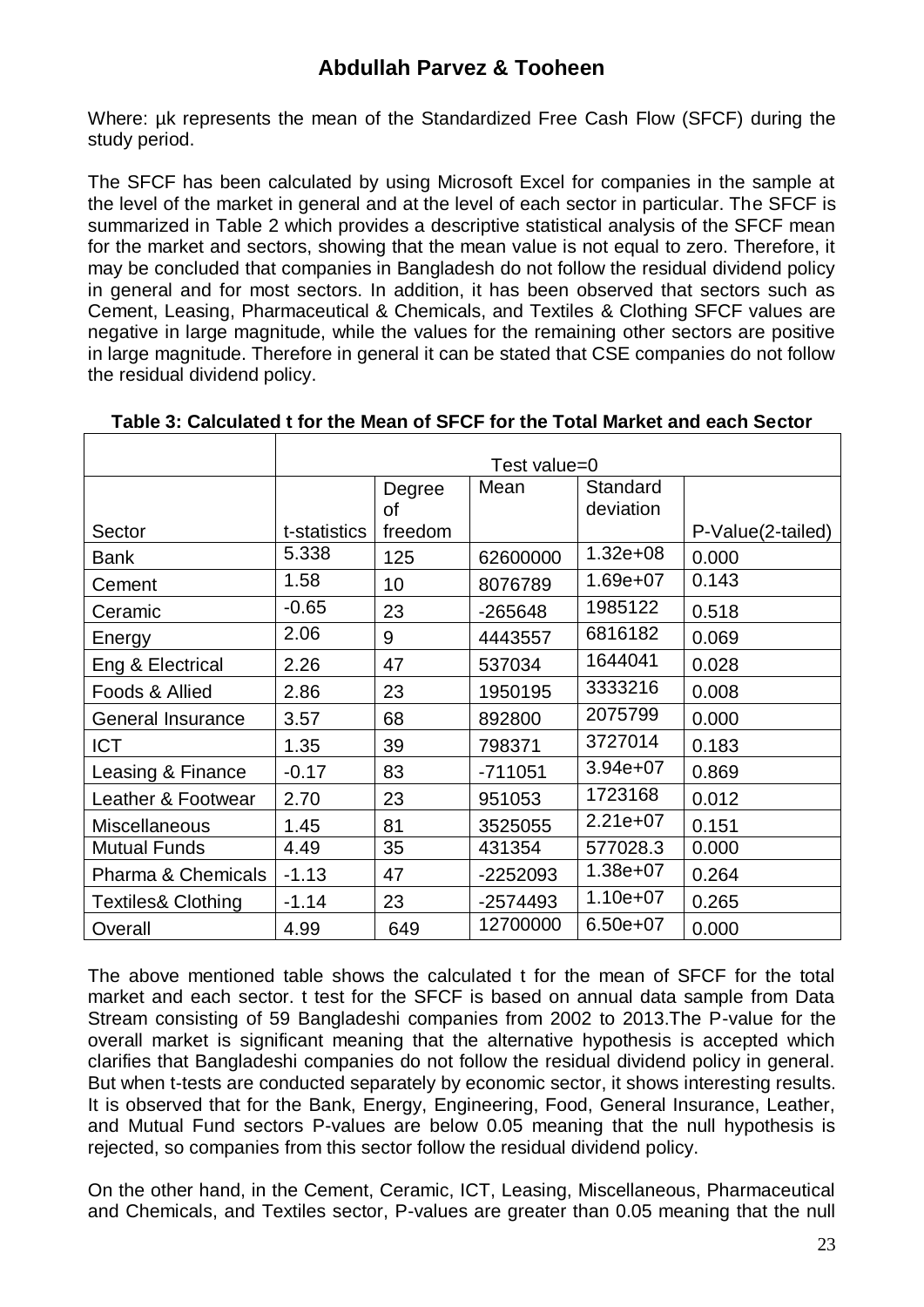hypothesis is not rejected. From the mean value of these sectors, it is observed that they are far from zero, but t-test shows different results because of large standard deviations associated this sector resulting in smaller numbers in t-statistics as a result p values are greater than 0.05.

The results display a notable degree of variation across the sectors examined, and for the market as a whole. Interpreting the results of Table 2 in conjunction with Table 3, it is stated that the alternative hypothesis is accepted in general for the listed companies of the CSE, whereas the null hypothesis is accepted for the Bank, Energy, Engineering, Food, General Insurance, Leather and Mutual Fund sectors.

#### **5. Conclusions**

The results showed that the companies in general do not follow the residual dividend policy as a policy for cash dividends at the market level in general and all other individual sectors although T-test show different results. This result provides the evidence that companies in Bangladesh do not prefer investment policy to dividend policy. The above results indicate a separation between the investment policy and dividend policy. The researchers are of the opinion that the observed results can be attributed to several reasons. The investment policy in insurance companies is connected with the nature of the insurance concept of the operation as the investment income is one of the main sources of insurance to cover various expenses. This result provides further evidence of the nonvalidity of Miller and Modigliani (1961) assumption in 1961. The above results indicate a separation between the investment policy and dividend policy. This is supported by Fama's study (1974) regarding the independence of investment decisions from the cash dividend decisions.

This study is the first in the context of the Bangladesh market that seeks to investigate whether companies follow a Residual Dividend Policy. This helps to explore the relationship between dividend policy and investment policy and provides an indication about the management's preference for these policies. The study is used as a part of the holistic approach to prove dividend irrelevance proposition in Bangladesh. As the selected Bangladeshi companies do not follow the residual dividend policy, they do not prefer Investment policy over dividend policy. So dividend policy has an impact on market value.

These results are not consistent with the findings of Baker and Smith (2006) who found that during the nineties, most companies follow the modified residual dividends policy. The study provides a significant opportunity to examine the validity of the Dividend Irrelevance Theory in the context of Bangladesh. This study is also the first in the Bangladesh market that seeks to investigate whether companies follow a Residual Dividend Policy which helps to explore the relationship between dividends policy and investment policy and provides an indication about management preferences for these policies. The capital market of Bangladesh is growing. Even though corporate financing is still bank based, increasing adoption of corporate culture and a stable middle class will change the scenario in coming decades. To adopt the current dividend policy that might maximize the shareholder's wealth, management should forecast the current dividend policy and implement the same. The study will serve to contribute interpretive ideas linking the theory related to stock market and dividend policy of a firm. Dividend policy may matter because for mature companies with highly stable cash flows, paying out too little of operating cash flow may cause managers to over invest. On the other hand for companies in higher growth or riskier businesses, paying out too much may reduce financial flexibility.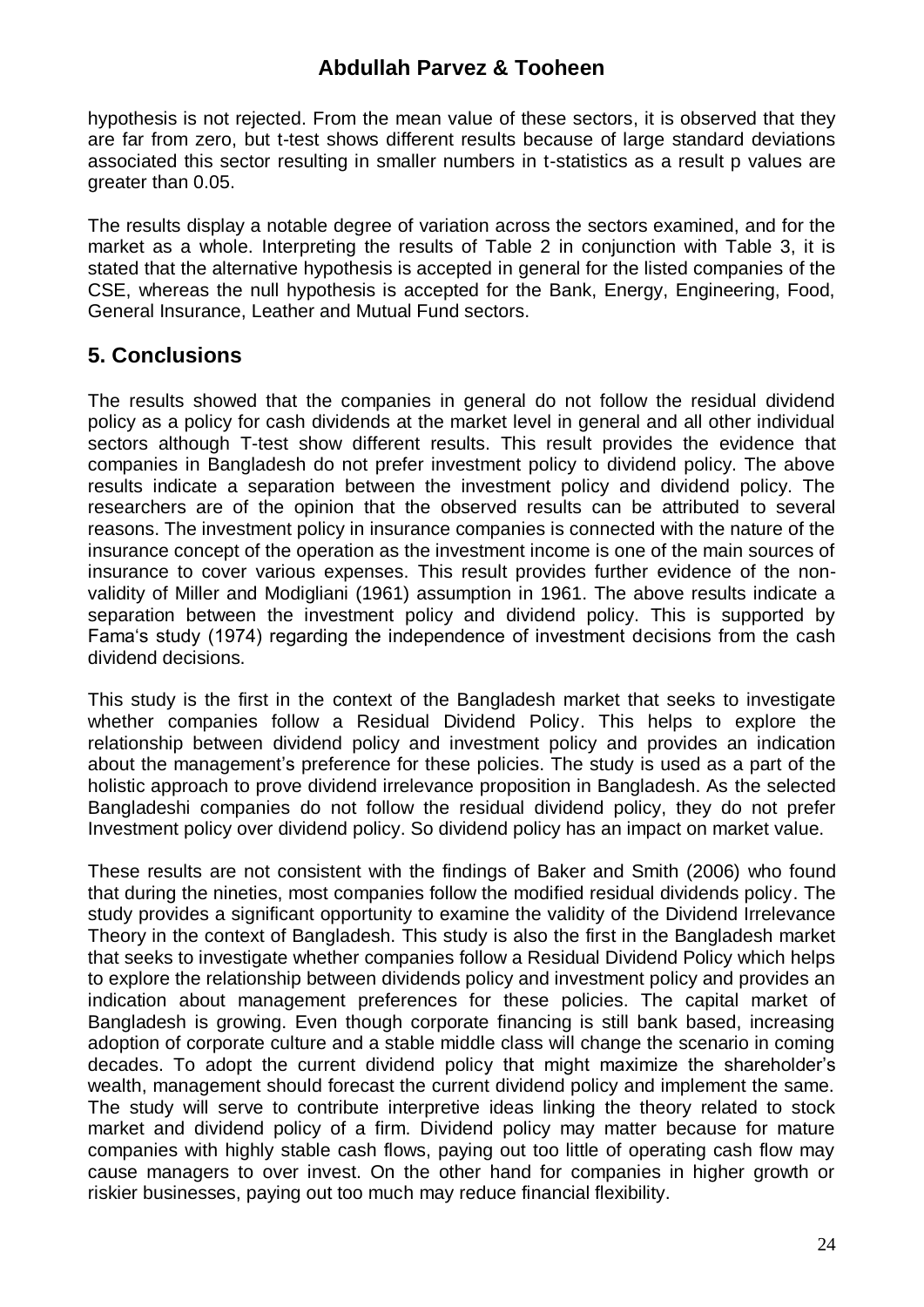#### **References**

- Alli, KL, Khan, AQ and Ramirez, GG 1993, 'Determinants of corporate dividend policy: A factorial analysis', *Financial Review*, *Vol. 28, No. 4, pp. 523-547.*
- Ang, JS and Peterson, DR 1985, 'Return, risk, and yield: evidence from ex ante data', *The Journal of Finance*, *Vol. 40, No. 2, pp. 537-548*.
- Baker, HK (Ed.) 2009, *Dividends and Dividend Policy*, *Vol. 1,* John Wiley & Sons.
- Baker, HK and Smith, DM 2006, 'In search of a residual dividend policy', *Review of Financial Economics, Vol. 15, pp. 1-18*.
- Baker, HK, Powell, GE and Veit, ET 2002, 'Revisiting the dividend puzzle: Do all of the pieces now fit?', *Review of Financial Economics*, *Vol. 11, No. 4, pp.241-261.*
- Bernstein, PL 1996, 'Dividends: The Puzzle', *Journal of Applied Corporate Finance*, *Vol. 9, No. 1, pp. 16-22*.
- Black, F and Scholes, M 1974, 'The effects of dividend yield and dividend policy on common stock prices and returns', *Journal of Financial Economics*, *Vol. 1, No. 1, pp. 1-22*.
- Blau, BM and Fuller, KP 2008, 'Flexibility and dividends', *Journal of Corporate Finance*, *Vol. 14, No. 2, pp.133-152.*
- Blume, ME 1980, 'Stock returns and dividend yields: Some more evidence', *The Review of Economics and Statistics*, *Vol. 62, No. 4, pp. 567-577*.
- Brav, A, Graham, JR, Harvey, CR and Michaely, R 2005, 'Payout policy in the 21st century', *Journal of Financial Economics*, *Vol. 77, No. 3, pp. 483-527.*
- Cornell, B and Shapiro, AC 1987, 'Corporate stakeholders and corporate finance', *Financial Management*, *Vol.16, No. 1, pp. 5-14*.
- Dyl, EA and Weigand, RA 1998, 'The information content of dividend initiations: Additional evidence', *Financial Management*, *Vol. 27, No. 3, pp. 27-35*.
- Easterbrook, FH 1984, 'Two agency-cost explanations of dividends', *The American Economic Review*, *Vol. 74, No. 4, pp. 650-659*.
- Fama, EF 1974, 'The empirical relationships between the dividend and investment decisions of firms', *The American Economic Review*, *Vol. 64, No. 3, pp. 304-318*.
- Gordon, MJ 1959, 'Dividends, earnings, and stock prices', *The Review of Economics and Statistics*, *Vol. 41, No. 2, pp. 99-105*.
- Holder, ME, Langrehr, FW and Hexter, JL 1998, 'Dividend policy determinants: An investigation of the influences of stakeholder theory', *Financial Management, Vol. 27, No. 3, pp. 73-82*.
- Horne, JCV and McDonald, JG 1971, 'Dividend policy and new equity financing', *Journal of Finance, Vol. 26, pp. 507-519*.
- Impson, M 1997, 'Market reaction to dividend‐decrease announcements: public utilities vs. unregulated industrial firms', *Journal of Financial Research*, *Vol. 20, No. 3, pp. 407- 422*.
- Jensen, MC 1986, 'Agency cost of free cash flow, corporate finance, and takeovers', *Corporate Finance, and Takeovers. American Economic Review*, *Vol. 76, No. 2, pp. 323-329*.
- Kalay, A and Loewenstein, U 1986, 'The informational content of the timing of dividend announcements', *Journal of Financial Economics*, *Vol. 16, No. 3, pp. 373-388*.
- Koch, PD and Shenoy, C 1999, 'The information content of dividend and capital structure policies', *Financial Management*, *Vol. 28, No. 4, pp. 16-35*.
- Lehn, K and Poulsen, A 1989, 'Free cash flow and stockholder gains in going private transactions', *The Journal of Finance, Vol. 44, No. 3, pp. 771-787*.
- Litzenberger, RH and Ramaswamy, K 1979, 'The effect of personal taxes and dividends on capital asset prices: Theory and empirical evidence', *Journal of Financial Economics*, *Vol. 7, No 2, pp. 163-195*.